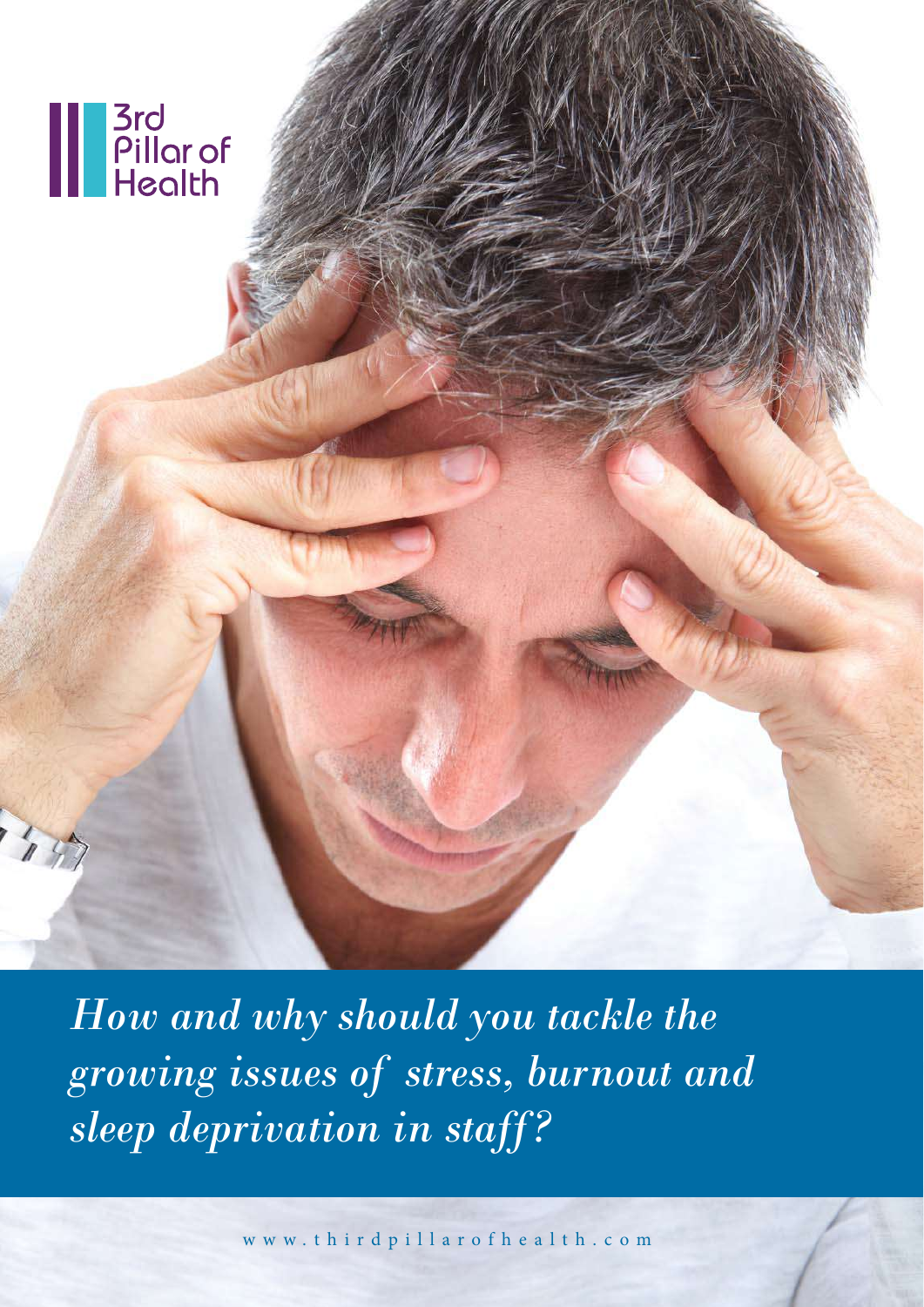

*"There is a growing risk that companies' perceptions of their employees' spare capacity are disconnected from the true position.*"

Conrad Scmidt, Global Research Officer, CEB

## *About this white paper*

After 4 years of austerity it is perhaps no surprise that stress has displaced chronic illness and musculo-skeletal aches and pains as the number one cause of long-term sickness in the UK. Difficult economic times mean increased anxiety and stress around workload, job security and money worries.

There has been an increase in reported mental health problems, such as anxiety and depression among employees  $(44\%$  in  $2012)^1$ . This recent rise in stress and anxiety has been mirrored by a rise in sleeplessness. IKEA's 2011 survey of 3,000 UK adults revealed that 70% of adults do not feel as though they get enough sleep with 57% kept awake by worries about work and finances.

There have been numerous high profile examples of senior business personnel (and politicians) taking time off due to stress and fatigue. Most notably, in the UK, was the two months Lloyds Banking Chief Executive Antonio Horta-Osario took off work due to a stress-related sleep disorder in 2011.

It is not a coincidence that stress and sleep deprivation are simultaneously rising at alarming levels. They're like inseparable friends – or should that be mortal enemies – never far from each other. When stressed we find it more difficult to get to sleep, to stay asleep and return to sleep after waking. When we're tired we become more irritable, find it more difficult to cope and become more easily stressed.

In this paper we will examine the benefits of running a programme that tackles two of the greatest health and wellbeing challenges currently affecting organisations – sleep deprivation and stress.

1(39% 2011) The Chartered Institute of Personnel and Development (CIPD) 2012 Absence Management Survey.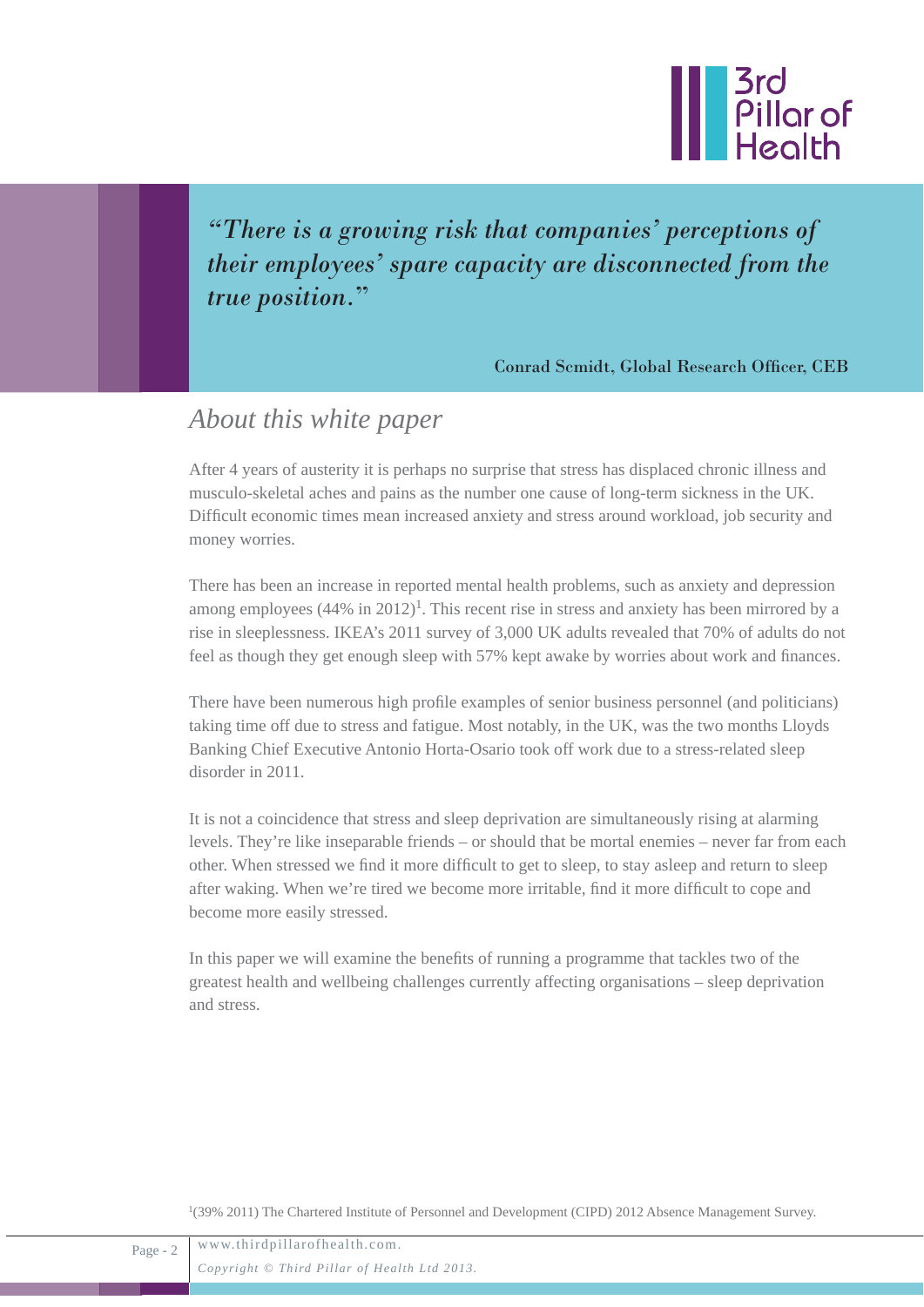



### *Let's start with some stats*

One of the most comprehensive surveys of the UK working population in undertaken annually by the Chartered Institute of Personnel and Development (CIPD). Their findings have been backed up by other recent surveys. So what are the top level facts and figures?

In the last 12 months 40% of workers have reported an increase in stress levels. The most common reasons for an increase were given as:

- Workload
- Management style
- Non-work stresses and relationships
- Relationships at work.

What was particularly interesting is that whilst workload has topped the list for a number of years now, there was a significant increase in the number of employees reporting it as a problem – 57% in 2012 up from 48% in 2011.

This looks set to get worse if results of a survey of 2,000 employers by business advisory firm CEB back in November are correct. They found that business managers are aiming to increase business by an average of 20% in the coming year, yet only 32% plan on increasing headcount.

As we have mentioned stress is now the leading cause of long term (over 4 weeks) absence in the UK. It is a 'top 5' cause of long term absence in 60% of manual workers and 66% of nonmanual workers. But that does not tell the full story because stress is a 'top 5' cause of short term (up to 7 days) absence – 48% manual and 56% non-manual workers.

Two other recent studies from professional services firm Towers Watson and CEB paint a similar picture to the findings from the CIPD.

Towers Watson's survey of 32,000 staff across 1,606 organisations found that 34% of workers are frequently affected by excessive workplace pressure. With widespread job cuts 22% of employees say that what they are now asked to do is unreasonable and 58% say they have been working more than they usually would over the last 3 years.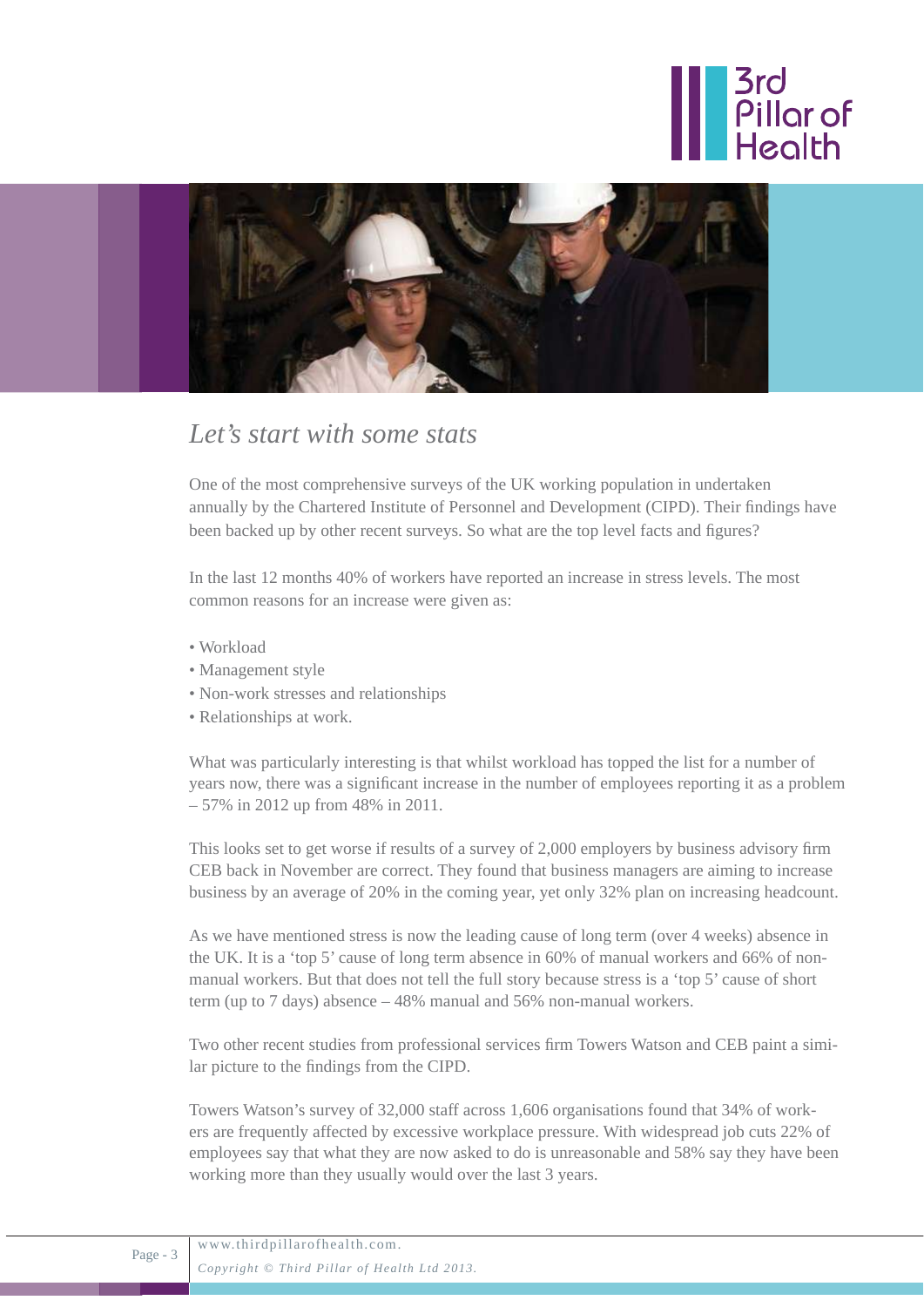



Worryingly 47% feel that stress levels are no longer manageable. This figure is higher in the CEB survey where 55% of employees say they cannot handle the stress of their job much longer. The CEB survey also revealed that 80% of employees say their workload has increased.

According to the Towers Watson study 47% of staff do not foresee a change in the next 3 years.

## *So where does sleep deprivation come in to this?*

So we've laid bare the statistics on the extent of stress in the UK [Note: this will be mirrored in other developed, and increasingly also developing, nations]. But where does sleep deprivation fit in?

#### **Let me start by painting a picture.**

I'm sure we can all recall a time when we've been tired and we've snapped too easily.

- Was it at your partner because they're not telepathic and 'forgot' to do something
- Was it at your child who wanted your attention at the 'wrong' time
- Perhaps your boss gave an unfair critique of the work you had been up half the night completing
- Or did one of your staff present a piece of work (above their pay grade) but less than perfect.

It is human nature. When tired we become increasingly irritable. At the heart of this is a loss of coping skills – we find it more difficult to maintain perspective. What would normally be trivial is suddenly elevated in importance. Logic and reason up and leave and in their place comes irrationality.

We also are more likely to feel threatened. A case study from policing the Montreal tuition fee riots suggested this was the case in officers who had been on duty for extended periods. The case study also suggested officers found it more difficult to control their emotions, deal with conflict, perceive what was happening around them and respond appropriately.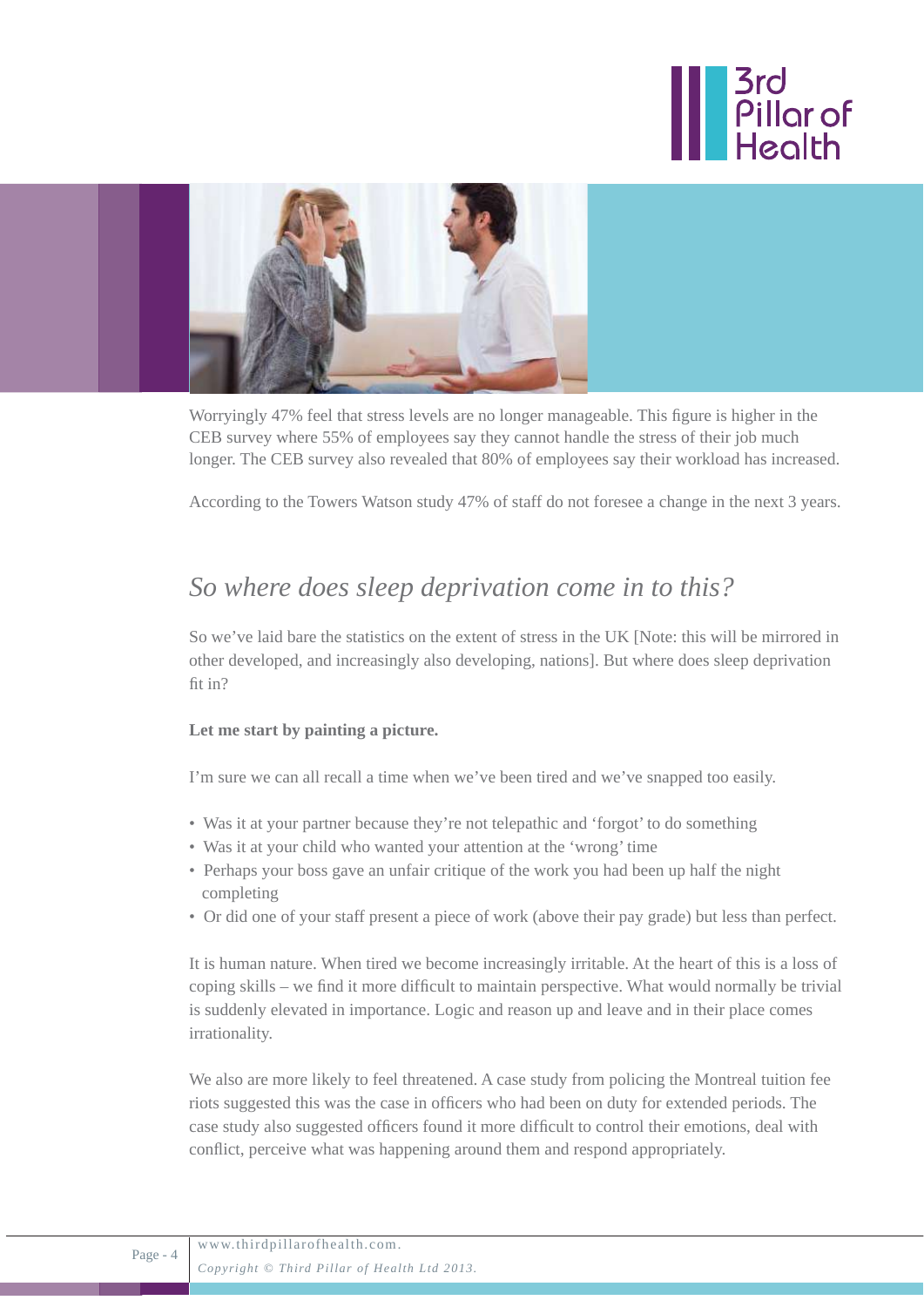



We are worse at work when we're tired (even taking into account increased irritability):

- We lose concentration and our attention span shortens
- Creative thinking and trouble-shooting diminish
- We have no motivation to undertake new or more complex tasks.

Studies on soldiers and gamblers have shown that we take more risks when we're tired. From traders to roofers it's easy to see why this is a concern.

A number of studies have shown that our communication skills suffer when we're tired. Part of this is the reduction in our vocabulary. As a result you might lose pitches you would previously win. You become more threatened when you can't find the words to explain your actions. You find it more difficult to express yourself subtly or sensitively.

In essence our ability to deal cordially with (all) those around us is diminished and we are unable to perform our roles to our full ability. Over time this builds and compounds stress and resentment.

Think too about the effect on work-life balance and employee engagement.

Work-life balance requires that we can make a full contribution in all aspects of our life. Without sufficient good quality sleep we will not have the personal energy to do so. This means something suffers. Whether relationships, work, personal or social life this is going to lead to increased stress. This will translate into lower levels of employee engagement as we become resentful of the causes.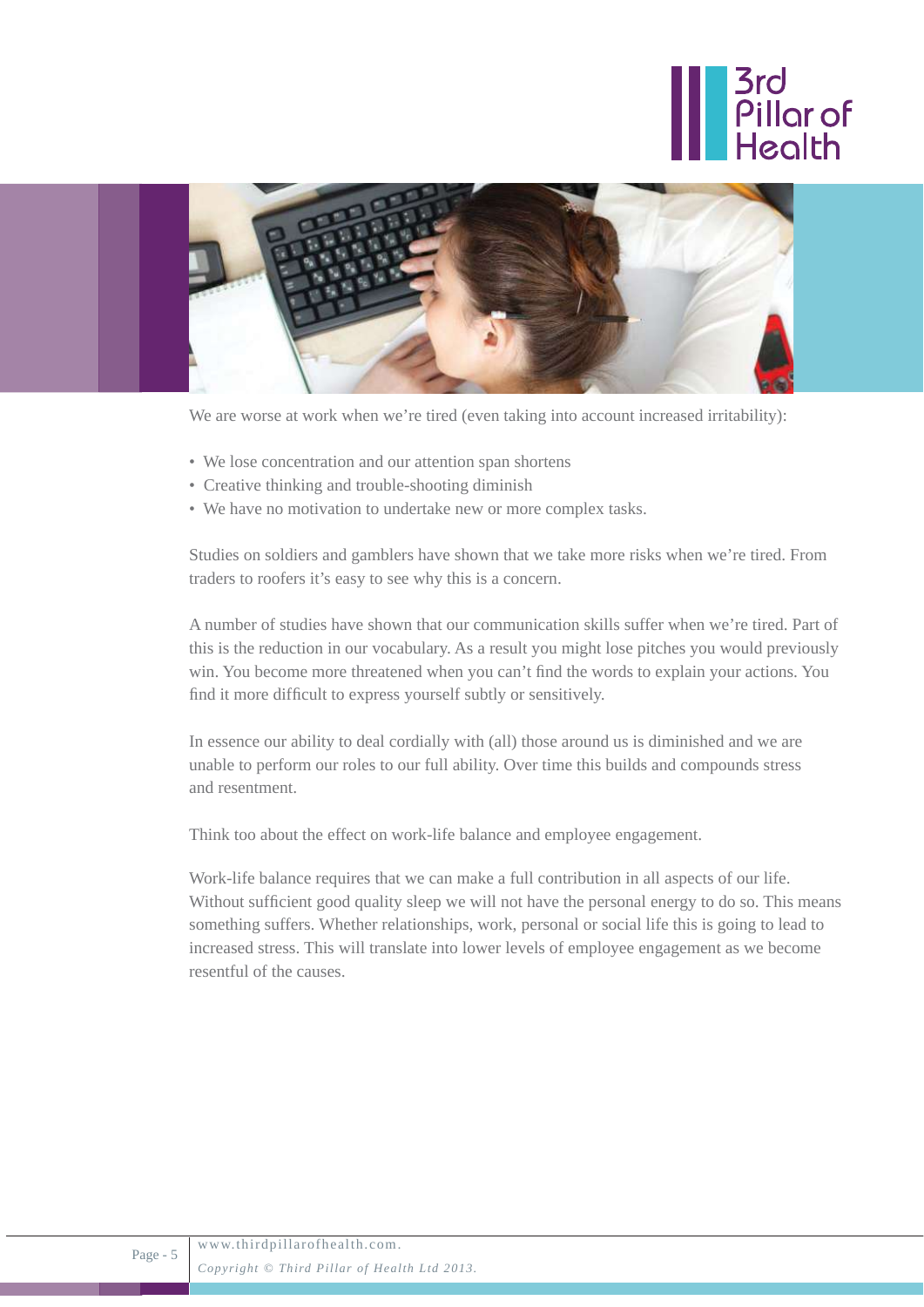



*What evidence is there for the link between sleep deprivation and stress?*

Not now, but when you get a moment later, take a look at the CIPD's 'Stress and Mental Health at Work' factsheet. Take a look at their 'signs of stress.' Then imagine you've just opened up a different factsheet entitled 'signs of sleep deprivation.' It is almost a carbon copy. This suggests a link between sleep deprivation and stress. But I'll not rest my case just yet.

Back in 2008 The Sleep Council released the results of a survey revealing that over half of us regularly feel so tired at work we'd rather go home. One in eight feel this way 3 to 4 times a week. Around the same time a Samaritans survey showed that:

- 1 in 3 people are so wound up by their job they cannot sleep properly
- 5 million Brits are extremely stressed by their work; and
- For 500,000 of us work-related stress has made us physically sick.

In March 2010 we ran our online assessment for 209 respondents at the Vitality Show. Our assessment showed that 45% of respondents experience daytime fatigue at least a few days each week and for 27% fatigue interfered with their work at least a few times a week.

We also found that whilst average sleep duration was an acceptable 7 hours and 15 minutes a night 76% of those surveyed did not feel as though they achieve enough sleep. This points to poor sleep quality. The main reasons for not achieving enough sleep were: personal worries and stresses (62% - of the 76%), work worries (50%) and not enough time available to sleep (48%). This is similar to the IKEA survey we mentioned at the start of the paper.

According to the 2011 Aviva Health of the Workforce survey of 2,000 companies in September 2011 23% of employees said they are tired all the time (TATT) and 20% said the current economic climate is making them more stressed.

Our survey, IKEA's and Aviva's all paint a consistent picture of tiredness and stress in the workforce.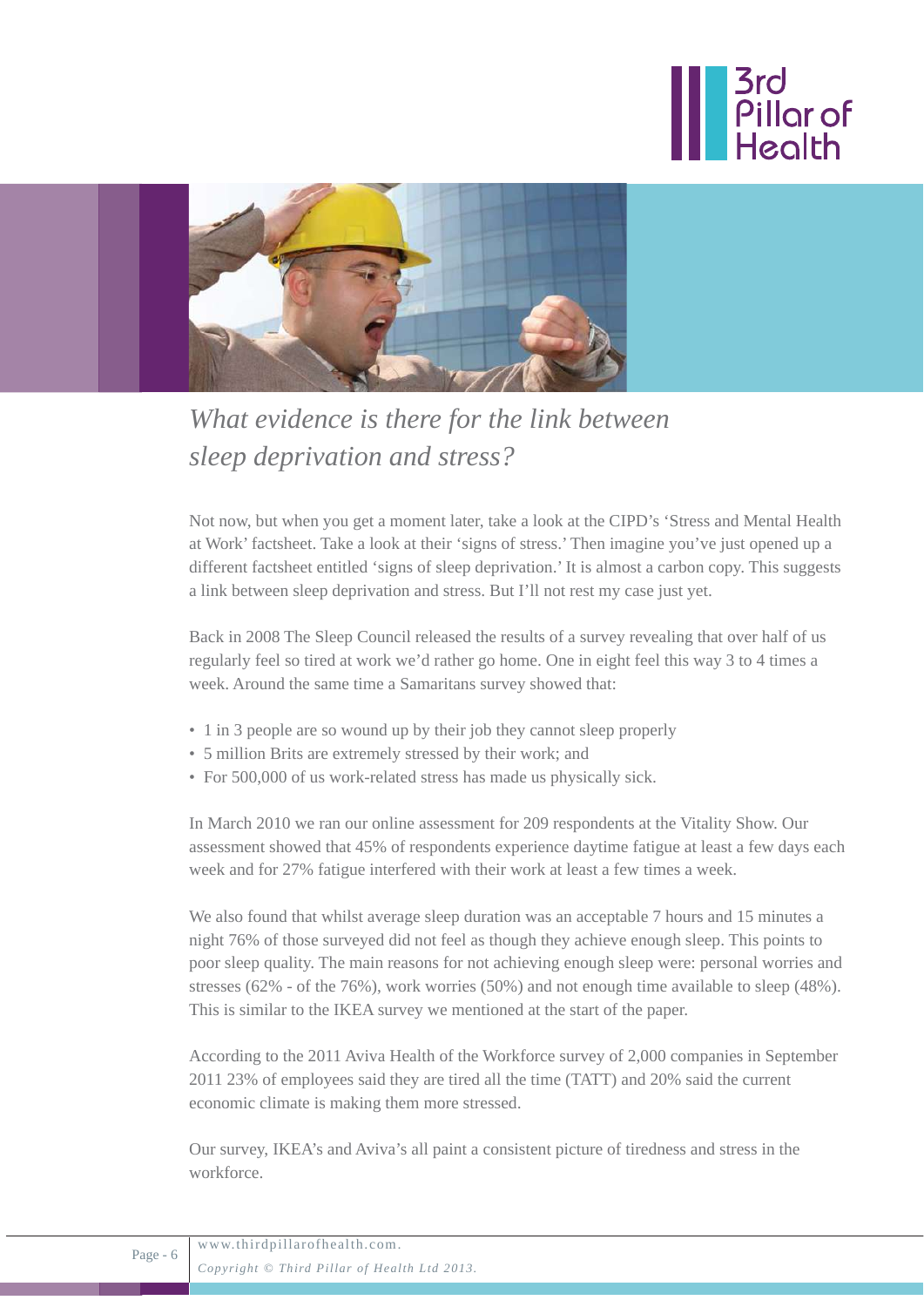



## *What is the cost of stress?*

In truth this is difficult to gauge but the following estimates come from The Centre for Mental Health, are repeated on the website of the charity Mind and were included in the Sainsbury Centre policy Paper 'Mental Health at Work: Developing the business case". The figures come from 2006 and so, if accurate, are likely to significantly underestimate the current problem and costs.

At any one time it is estimated that 1 in 6 British workers will be experiencing mental distress, depression or problems relating to stress. This means that the vast majority of businesses are affected.

The total cost of mental health problems to UK employers is estimated at £26 billion per annum.

This figure breaks down as follows:

- £8.4bn (32%) relates to sickness absence. On average 7 days per employee are lost to sickness in the UK every year. 40% of this relates to mental health problems. This results in 70 million lost working days a year at a cost of £120 per lost day (which seems reasonable). The Centre for Mental Health maintains that one in seven (10 million) days are lost as a direct result of a person's work or working conditions.
- £16.1bn (62%) relates to reduced productivity. The estimate suggests that 'Presenteeism' accounts for 1.5 times as much as sickness absence in lost working time but is compounded by higher rates of presenteeism in high paid jobs.
- Finally £2.4bn is lost in staff turnover. This figure relates to the costs of replacing staff who leave because of mental ill health.

The equivalent cost is £1,035 for every employee every year!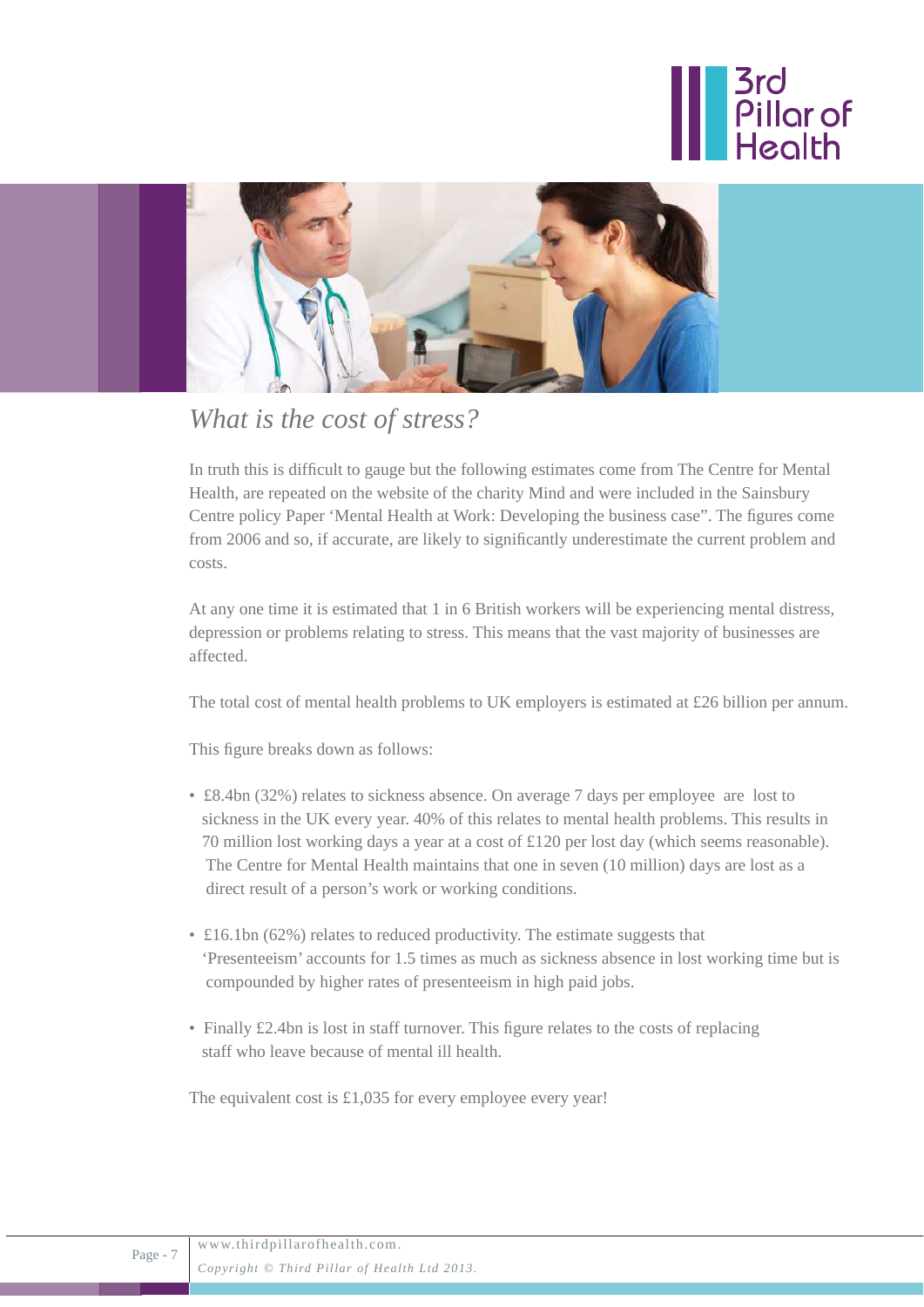



# *So, in conclusion, why should you combine a programme that tackles two of the greatest health and wellbeing challenges currently facing organisations – stress and sleep deprivation?*

Hopefully we provided sufficient statistical and logical evidence to establish the symbiotic interdependence between sleep deprivation and stress. We're not saying that all stress is caused by sleep deprivation or that all sleep deprivation is caused by stress. That would be wrong.

What we do ascertain is programmes that help employees achieve sufficient good quality sleep will be extremely valuable in helping to prevent stress and prevent otherwise trivial causes of short term stress spiralling into longer term resentment and more ingrained stress.

### **What else can be done to tackle stress?**

The Centre for Mental Health also recommends:

- Awareness training for line managers to improve knowledge of mental health issues and help them understand how to respond appropriately and in a timely fashion to colleagues in distress
- Prevention of mental health problems through provision of mentally healthy working conditions
- Better access to help for employees which, where possible, allows them to continue working
- Effective Rehabilitation for those who do need to take time off, including regular contact.

A programme to tackle sleep deprivation and stress will have a multi-fold benefit. To understand more about the benefits of tackling sleep deprivation and Employee Energy you may like to read our "Why you should put Employee Energy at the forefront of your health and wellbeing strategy" white paper. If you haven't already done so please feel free to [download it here.](www.thirdpillarofhealth.com/pages/view/whitepapers)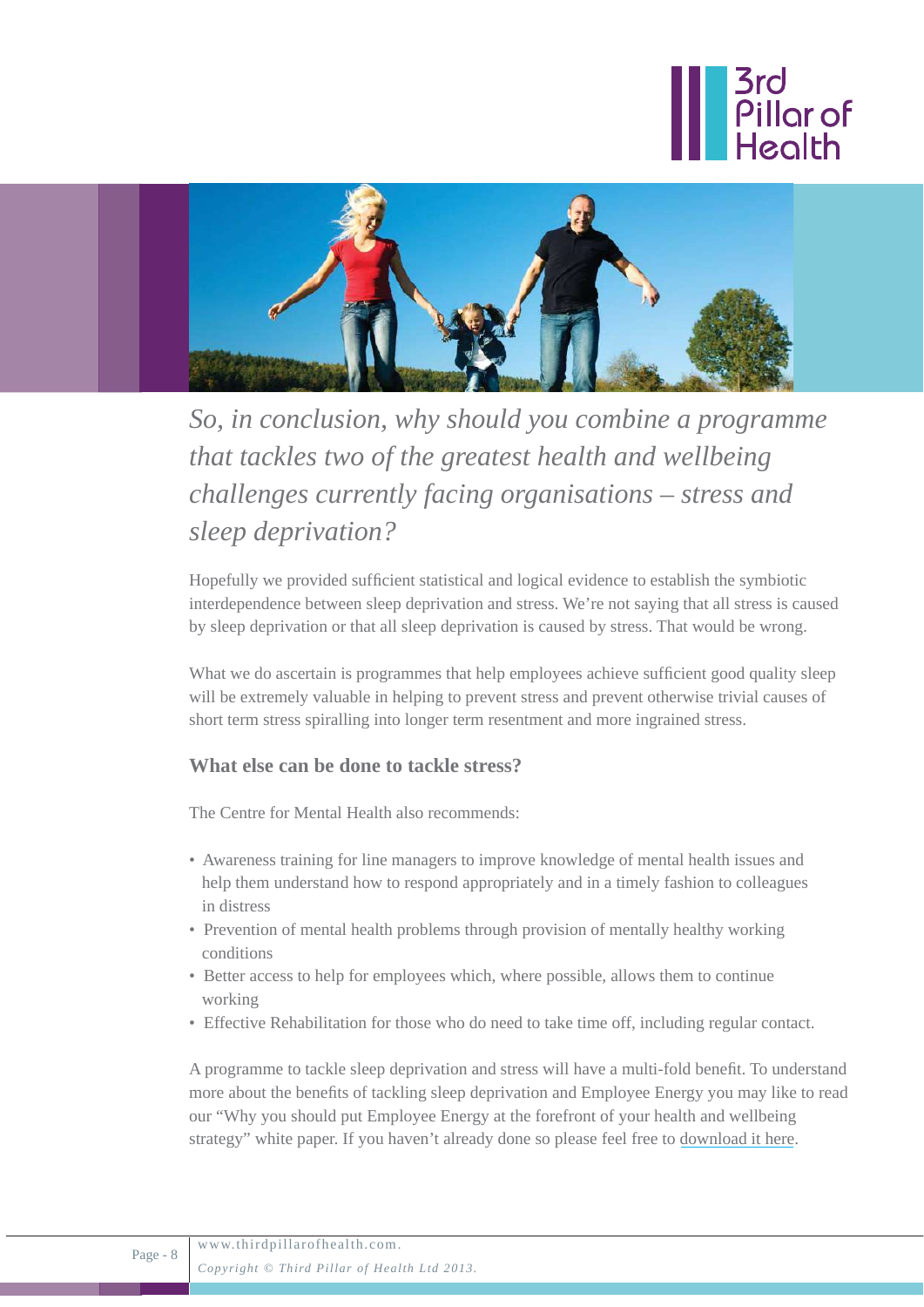



## *About Third Pillar of Health*

At Third Pillar of Health we are passionate about enhancing Employee Energy and managing fatigue across organisations. We can offer a range of interventions either directly or through trusted partners. Here are just some of the interventions we can offer:

- Online or paper-based assessment with individual and organisational reports
- Online training programmes with generic and specific modules (depending on job roles)
- Sleep disorder screening with advice for staff and occupational health personnel
- Face-to-face workshops with an interactive element and tailored to the audience
- Train-the-trainer programmes with supporting (regularly updated) literature
- A comprehensive programme of continuing education (Emails, posters, articles, intranet etc)
- A thorough review of current policies and procedures in respect of tiredness and fatigue
- Dissemination of new / revised guidelines to managers
- Follow up surveys with quantitative and qualitative questions to ascertain progress and results
- Introduction of technological interventions to monitor fatigue and report to managers.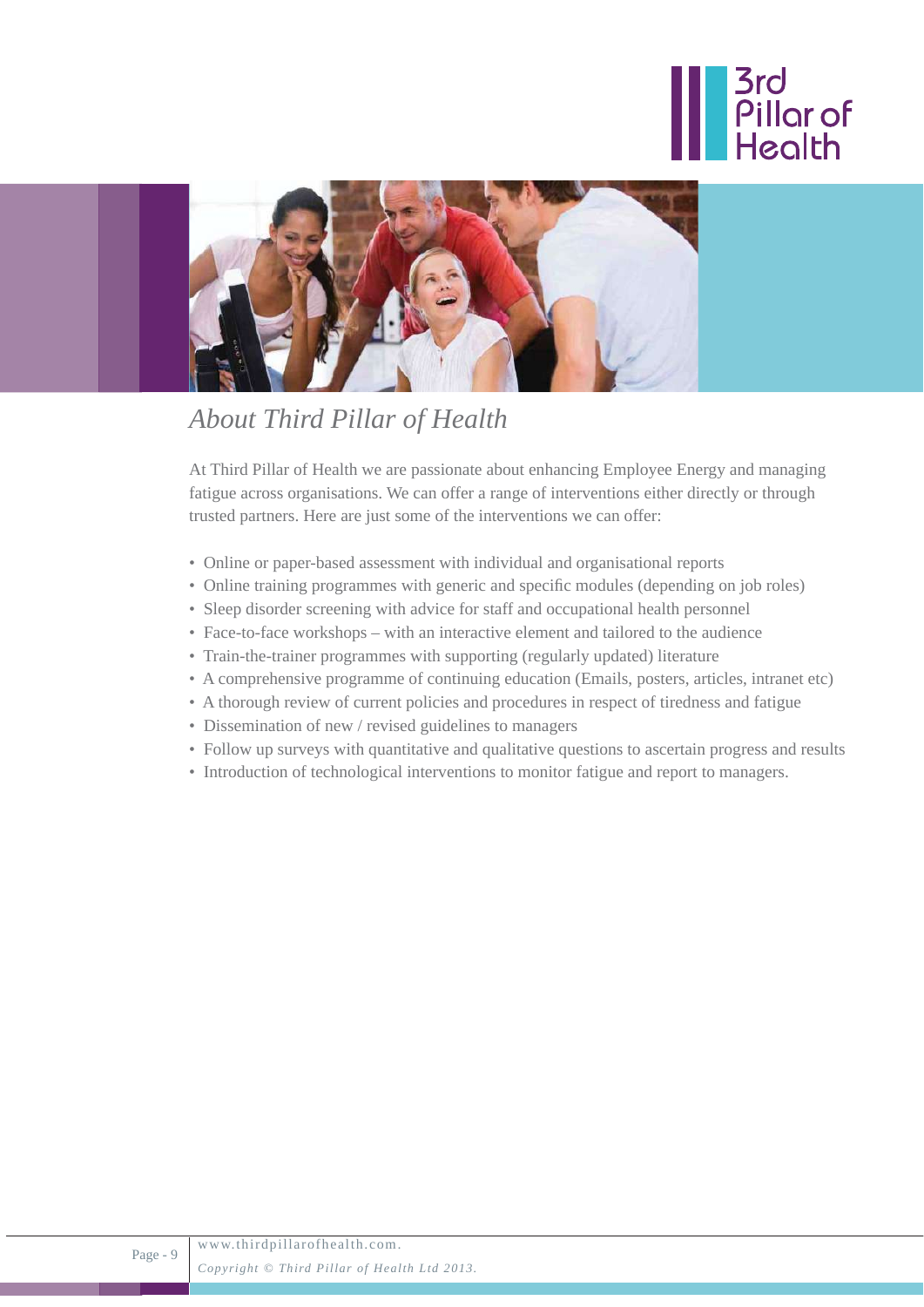



## Please contact us in any way you like:

**Email:** info@thirdpillarofhealth.com **Telephone**: 0845 686 0022 **Website:** www.thirdpillarofhealth.com **Request more information:** http://www.thirdpillarofhealth.com/pages/contact\_us **Request a call back:** Feel free to email us at the above address and request that we call you back **Twitter:** @3rdPillarHealth **LinkedIn:** http://www.linkedin.com/groups/Employee-Energy-4644422?trk=myg\_ugrp\_ovr

*We're always happy to have a chat to discuss your situation. No obligation. No pushy sales people.*